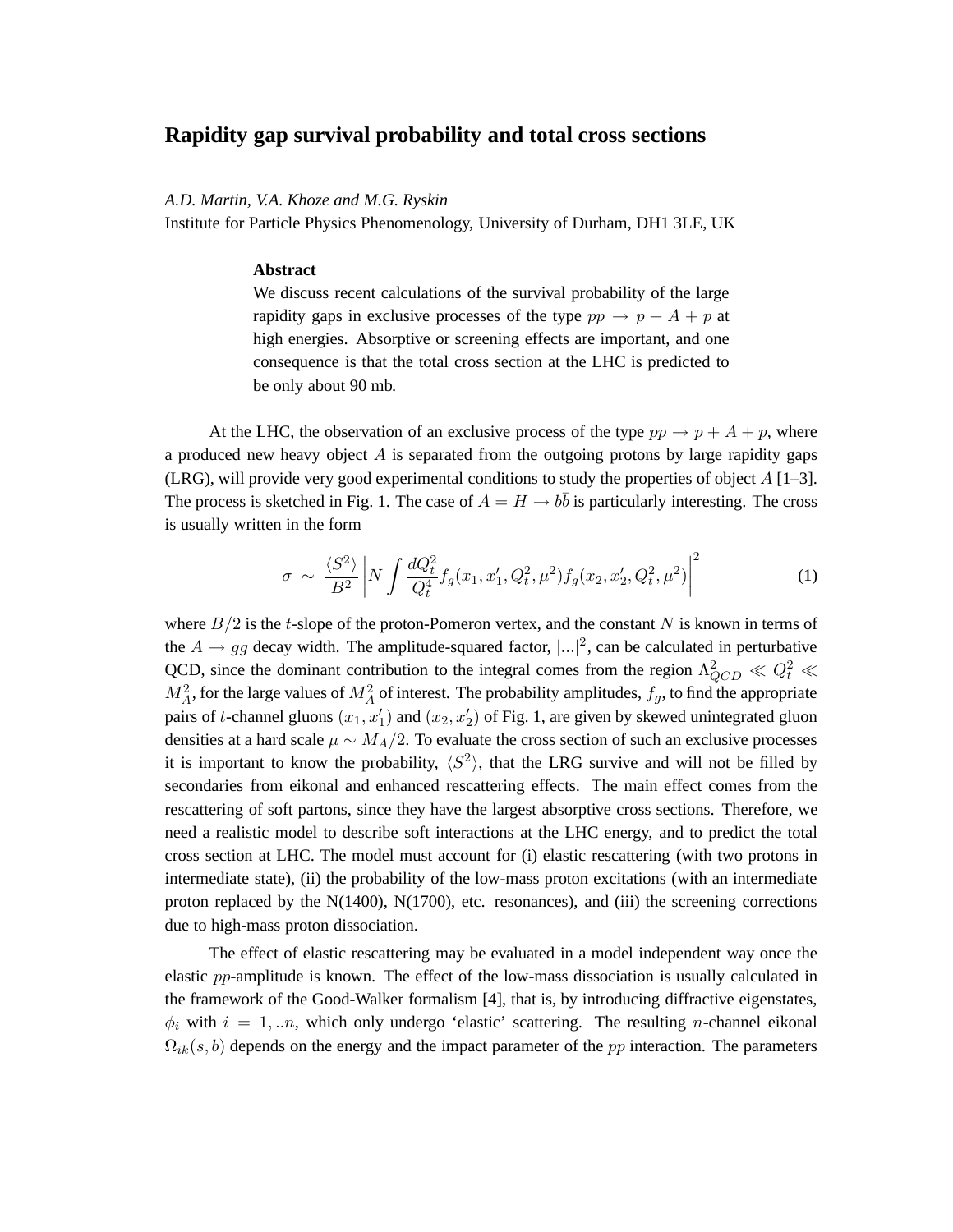

Fig. 1: The mechanism for the exclusive process  $pp \rightarrow p + A + p$ , with the eikonal and enhanced survival factors shown symbolically.

of the model are chosen to reproduce the available (fixed-target and CERN-ISR) data on the cross section of low-mass diffractive dissociation. Usually either a two- or three-channel eikonal is used. Finally, high-mass dissociation is described in terms of Reggeon diagram technique [5]. A symbolic representation of these soft scattering effects is shown in Fig. 2. The latest calculations along these lines are described in Refs. [6, 7]. In Ref. [6] the authors account only for the triple-Pomeron vertex, and, moreover, sum up only the specific subset  $\frac{1}{1}$  of multi-Pomeron diagrams that were considered in Ref. [8], which is called the MPSI approximation. In Ref. [7] all possible multi-Pomeron vertices were included under a reasonable assumption about the form of the  $n \to m$  multi-Pomeron vertices,  $g_m^n$ . The assumption corresponds to the hypothesis that the screening of the  $s$ -channel parton  $c$  during the evolution is given by the usual absorption factor  $exp(-\Omega_{ic}(b) - \Omega_{ck}(b))$ , where  $\Omega_{ic}(b)$  ( $\Omega_{ck}(b)$ ) is the value of the opacity of the beam (target) proton at impact parameter  $b$  with respect to the parton  $c$ .

Since the absorptive corrections increase with energy, the cross section grows more slowly than the simple power ( $\sigma \propto s^{\Delta}$ ) parametrisation [9]. In spite of the fact that the models of [6] and [7] are quite different to each other, after the parameters are fixed to describe the data on the total, elastic and single dissociation cross sections ( $\sigma_{\text{tot}}$ ,  $d\sigma_{\text{el}}/dt$  and  $d\sigma_{\text{SD}}/dM^2$ ) within the CERN-ISR – Tevatron energy range, the latest versions of the Tel-Aviv and Durham models predict almost the same total cross section at the LHC, namely  $\sigma_{\text{tot}} \sim 90$  mb. Correspondingly, both models predict practically the same gap survival probability  $\langle S_{\text{eik}}^2 \rangle \sim 0.02$  with respect to the eikonal (including the elastic and low-mass proton excitation) rescattering, for the exclusive production of a Higgs boson.

A more delicate problem is the absorptive correction to exclusive cross sections caused by the so-called enhanced diagrams, that is by the interaction with the intermediate partons, see

<sup>&</sup>lt;sup>1</sup>For example, the third, but not the second, term on the right-hand side of the expression for  $\Omega_{ik}/2$  in Fig. 2 is included; neither are multi-Pomeron terms, like the last term, included.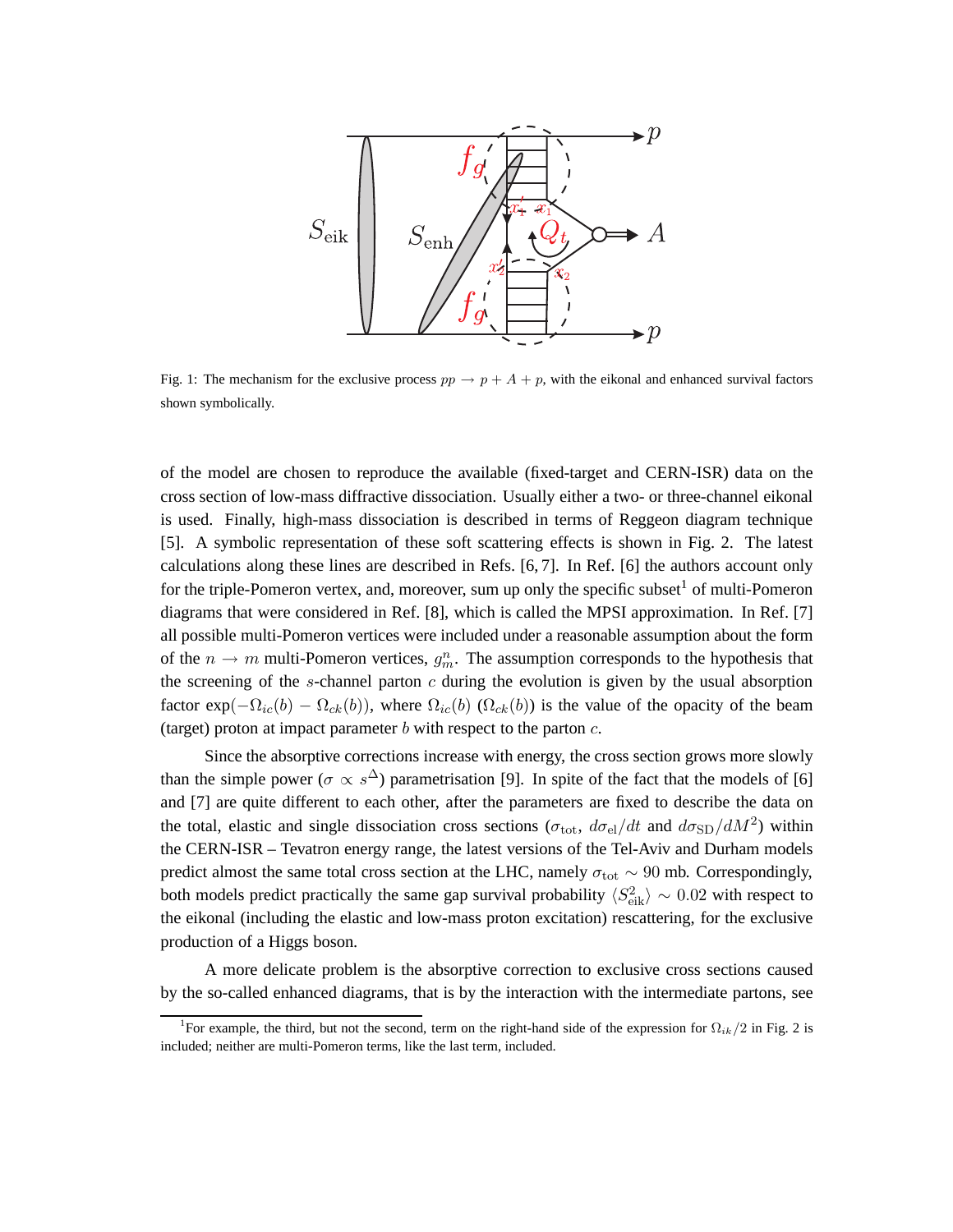... + + +... +...

Fig. 2: The multi-channel eikonal form of the amplitude, where  $i, k$  are diffractive (Good-Walker) eigenstates. Lowmass proton dissociation is included by the differences of the Pomeron couplings to one or another Good-Walker state (i) in the first diagram, while the remaining (multi-Pomeron) diagrams on the right-hand side of the expression for  $\Omega_{ik}/2$  include the high-mass dissociation.

Fig. 1. This rescattering violates 'soft-hard' factorisation, since the probability of such an interaction depends both on the transverse momentum and on the impact parameter of the intermediate parton.

The contribution of the first enhanced diagram was evaluated in [10] in the framework of the perturbative QCD. It turns out to be quite large. On the other hand, such an effect is not seen experimentally. The absorptive correction due to enhanced screening must increase with energy. This was not observed in the present data (see [11] for a more detailed discussion).

Several possible reasons are given below.

(a) We have to sum up the series of the multi-loop Pomeron diagrams. The higher-loop contributions partly compensate the correction caused by the first-loop graph.

(b) There should be a "threshold", since Pomeron vertices must be separated by a non-zero rapidity interval [12]. That is, at present energies, the kinematical space available for the position of a multi-Pomeron vertex in an enhanced diagram is small, and the enhanced contribution is much less than that obtained in leading logarithmic (LL) approximation.

(c) The factor  $S_{\text{eik}}^2$  already absorbs almost all the contribution from the center of the disk. The parton only survives eikonal rescattering on the periphery, that is at large  $b$ . On the other hand, on the periphery the parton density is rather small, and the probability of *enhanced* absorption is not large. This fact can be seen in Ref. [13]. There, the momentum,  $Q_s$ , below which we may approach saturation, was extracted from HERA data in the framework of the dipole model. Already at  $b = 0.6$  fm the value of  $Q_s^2 < 0.3$  GeV<sup>2</sup> for  $x < 10^{-6}$ . See also [14] where the value of  $Q_s$  was evaluated using LO DGLAP evolution.

Point (c) is relevant to the calculation of  $S_{\text{enh}}^2$  described in [6]. First, note that the b dependence of the beginning of 'saturation caused by enhanced graphs' is not accounted for in the MPSI approximation used in [6]. In this model, we have the same two-particle irreducible amplitude (which sums up the enhanced diagrams) at any value of  $b$ . Therefore, the enhanced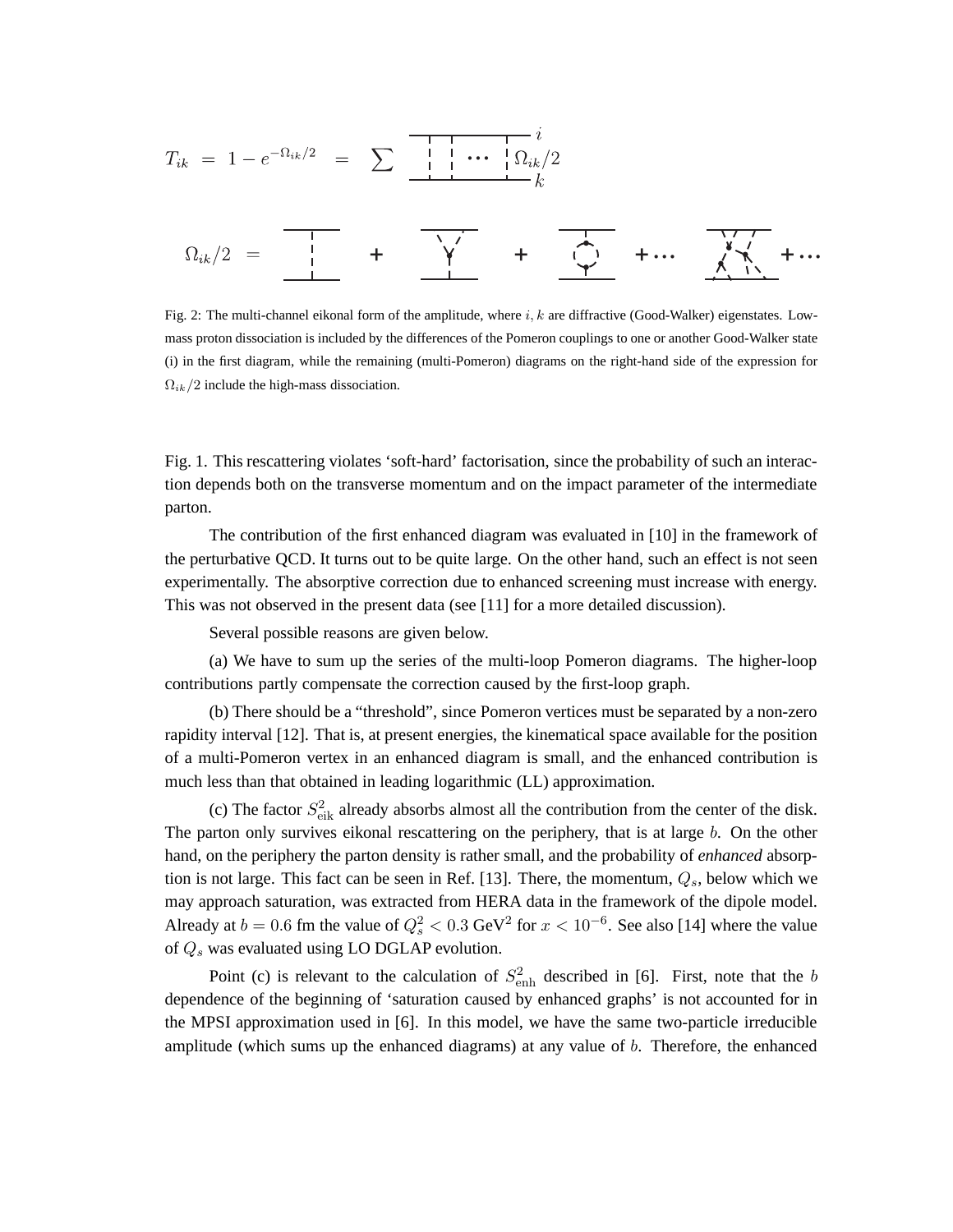screening effect does not depend on the initial parton density at a particular impact parameter point *b*. For this reason the suppression due to enhanced screening corrections  $\langle S_{\text{enh}}^2 \rangle = 0.063$ claimed in [6] is much too strong<sup>2</sup>.

The survival factor  $\langle S_{\text{enh}}^2 \rangle$  has also been calculated in the new version of the Durham model [16]. The model includes 3 components of the Pomeron, with the different transverse momenta  $k_t$  of the partons in each Pomeron component, in order to mimic BFKL diffusion in In  $k_t$ . In this way we obtain a more realistic estimate of the 'enhanced screening' in exclusive diffractive Higgs boson production at the LHC. The model predicts  $\langle S_{\text{enh}}^2 \rangle \sim 1/3$ . However the CDF data on exclusive  $\gamma\gamma$  and  $\chi_c$  production indicate that this suppression is not so strong.

Note, that comparing the values of the survival factors in this way is too simplistic. The problem is that, with enhanced screening on intermediate partons, we no longer have exact factorisation between the hard and soft parts of the process. Thus, before computing the effect of soft absorption we must fix what is included in the bare exclusive amplitude calculated in terms of perturbative QCD.

The first observation is that the bare amplitude is calculated as a convolution of two generalised (skewed) gluon distributions with the hard subprocess matrix element, see (1). These gluon distributions are determined from integrated gluon distributions of a global parton analysis of mainly deep inelastic scattering data. Now, the phenomenological integrated parton distributions already include the interactions of the intermediate partons with the parent proton. Thus calculations of  $S_{\text{enh}}$  should keep only contributions which embrace the hard matrix element of the type shown in Fig. 1.

The second observation is that the phenomenologically determined generalised gluon distributions,  $f_g$ , are usually taken at  $p_t = 0$  and then the observed "total" cross section is calculated by integrating over  $p_t$  of the recoil protons assuming the an exponential behaviour  $e^{-Bp_t^2}$ ; that is

$$
\int dp_t^2 e^{-Bp_t^2} = 1/B = \langle p_t^2 \rangle. \tag{2}
$$

However, the total soft absorptive effect changes the  $p_t$  distribution in comparison to that for the bare cross section determined from perturbative QCD. Thus the additional factor introduced by the soft interactions is not just the gap survival  $S^2$ , but rather the factor  $S^2/B^2$  [17], which strictly speaking has the form  $S^2 \langle p_t^2 \rangle$  $\binom{2}{t}$ <sup>2</sup>.

In order to compare determinations of the suppression due to absorptive effects we should compare only the values of the complete cross section for  $pp \rightarrow p+A+p$ . However a comparison is usually made by reducing the cross section to a factorized form. If this is done, as in (1), then

<sup>&</sup>lt;sup>2</sup>Moreover, since the irreducible amplitude approaches saturation at some fixed energy (rapidity), independent of the value of b, the approximation gives  $\sigma_{\text{tot}}(s \to \infty) \to \text{constant}$ . On the other hand, a theory with an asymptotically constant cross section can only be self-consistent in the so-called 'weak coupling' regime for which the triple-Pomeron vertex vanishes for zero momentum transfer [15]. The vertex used in [6] does not vanish. This indicates that the MPSI approximation cannot be used at asymptotically high energies, and the region of its validity must be studied in more detail.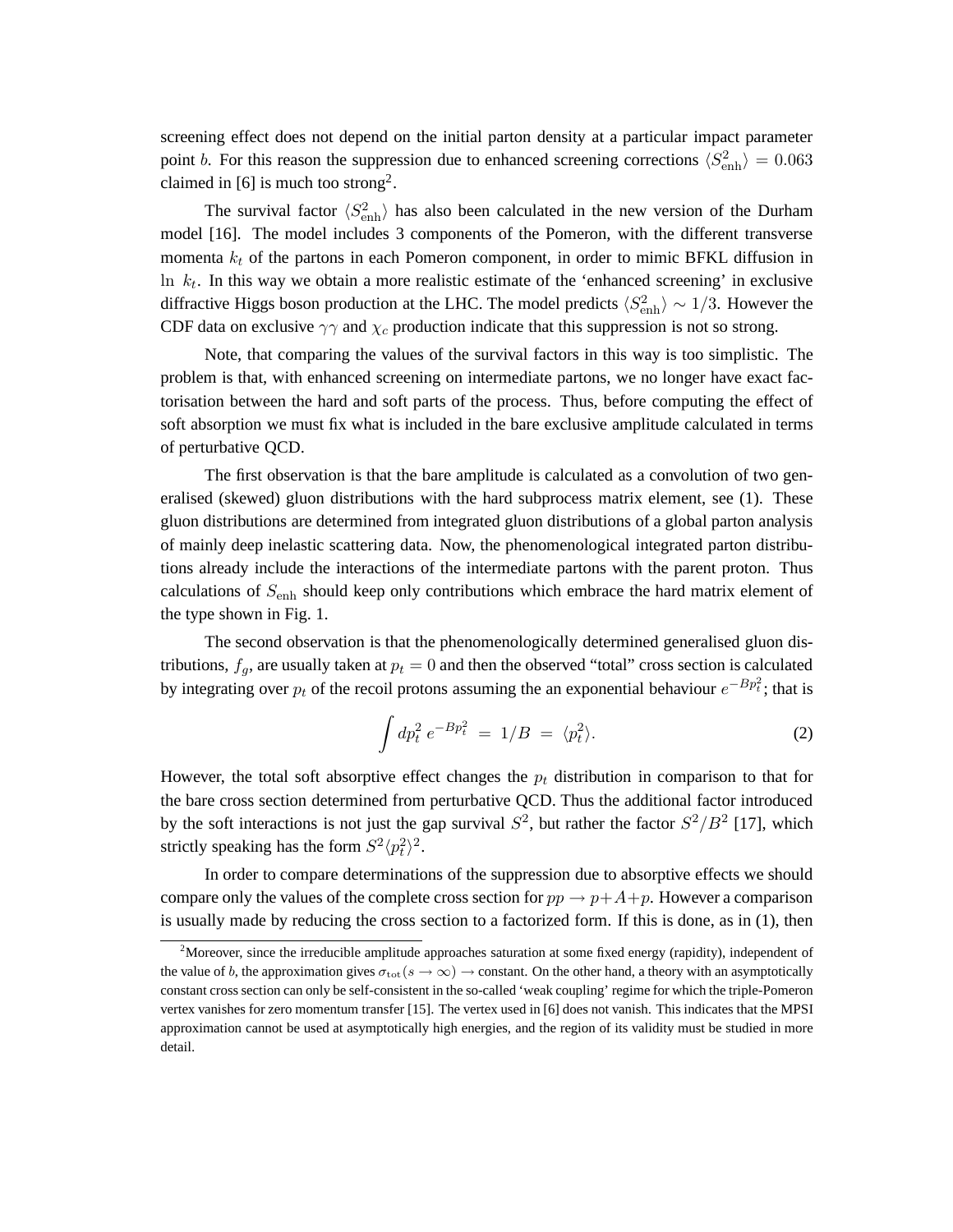the Durham predictions for the survival factor to eikonal and enhanced screening of the exclusive production of a 120 GeV Higgs at the LHC are  $\langle S^2 \rangle = 0.008, 0.017, 0.030$  where enhanced sreening is only permitted outside a threshold rapidity gap  $\Delta y = 0$ , 1.5, 2.3 respectively. The values correspond to  $B = 4 \text{ GeV}^{-2}$ .

Let us discuss the survival factors claimed by Frankfurt et al. [18]. They use another approach. Within the eikonal formalism, they account for elastic rescattering only. The possibility of proton diffractive excitation is included in terms of parton-parton correlations, for both lowand high-mass dissociation. At a qualitative level, it is possible to consider all the effects discussed above in terms of such a language. On the other hand, to the best of our knowledge, they did not describe the available data on  $\sigma_{\rm tot}$ ,  $d\sigma_{\rm el}/dt$ ,  $M^2d\sigma_{\rm SD}/dM^2$ . Also, the energy (i.e.  $1/x$ ) dependence of the parton densities was evaluated using simple LO DGLAP evolution. This is grossly inadequate for the low values of x sampled,  $x \sim 10^{-5}$ . Thus, it is difficult to judge the accuracy of their numerical predictions. Moreover, part of the Sudakov-like suppression, which above was calculated using perturbative QCD, is here treated as parton correlations and included in the value of  $S_{\text{enh}}^2$ .<sup>3</sup> Therefore, one cannot compare literally the predictions for the gap survival factors  $S^2 = \langle S_{\text{eik}}^2(b)S_{\text{enh}}^2(b)\rangle$  given by [18] and by the Durham, Tel-Aviv and Petrov et al. [19] models<sup>4</sup>. The only possibility is to compare the predictions for the final exclusive cross section. Unfortunately, such a prediction is not available in [18].

Next, we comment on another recent calculation [20] along the lines of eq. (1). They claim very large uncertainties in the predictions arising mainly from the freedom in the choice of limits of integration in the Sudakov form factor which is embedded in  $f<sub>g</sub>$ . However, this is not the case. In fact, the Sudakov factors have been calculated to *single* log accuracy. The collinear single logarithms are summed up using the DGLAP equation. To account for the 'soft' logarithms (corresponding to the emission of low energy gluons) the one-loop virtual correction to the  $gg \rightarrow A$  vertex was calculated explicitly, and then the scale  $\mu = 0.62$  M<sub>A</sub> was chosen so that double log expression for the Sudakov form factor reproduces the result of the explicit calculation. Similarly, the lower limit  $k_t^2 = Q_t^2$  was verified to give the one-loop result. It is sufficient to calculate just the one-loop correction since it is known that the effect of 'soft' gluon emission exponentiates. Thus double log expression, with  $\mu = 0.62$  M<sub>A</sub>, gives the Sudakov factor to single log accuracy. Also the form used for  $f_g$ 's in Ref. [20] contradicts the known leading  $log(1/x)$  asymptotic behaviour.

Finally, we discuss a very recent calculation [21] based on the dipole approach. A new development is that instead of using a multi-channel eikonal with a fixed number of diffractive eigenstates, the authors consider an explicit wave function of a fast hadron (proton, pion) and have a continuous integration over the size of the quark-quark dipoles. In this model the incoming

<sup>&</sup>lt;sup>3</sup>In general, one may include the absence of QCD radiation in the large rapidity gap in the "soft" survival factors, but to make comparisons we must define precisely in which part of the calculation each effect is included. Note also that in [18] the DL expression for Sudakov T–factor is used, which grossly overestimates the suppression.

<sup>&</sup>lt;sup>4</sup>The last group calculated  $S^2$  within their own eikonal model and fitted the parameters in a Regge-type expression for  $f_g$  to describe HERA data. The final prediction is again rather close to that by the Durham group.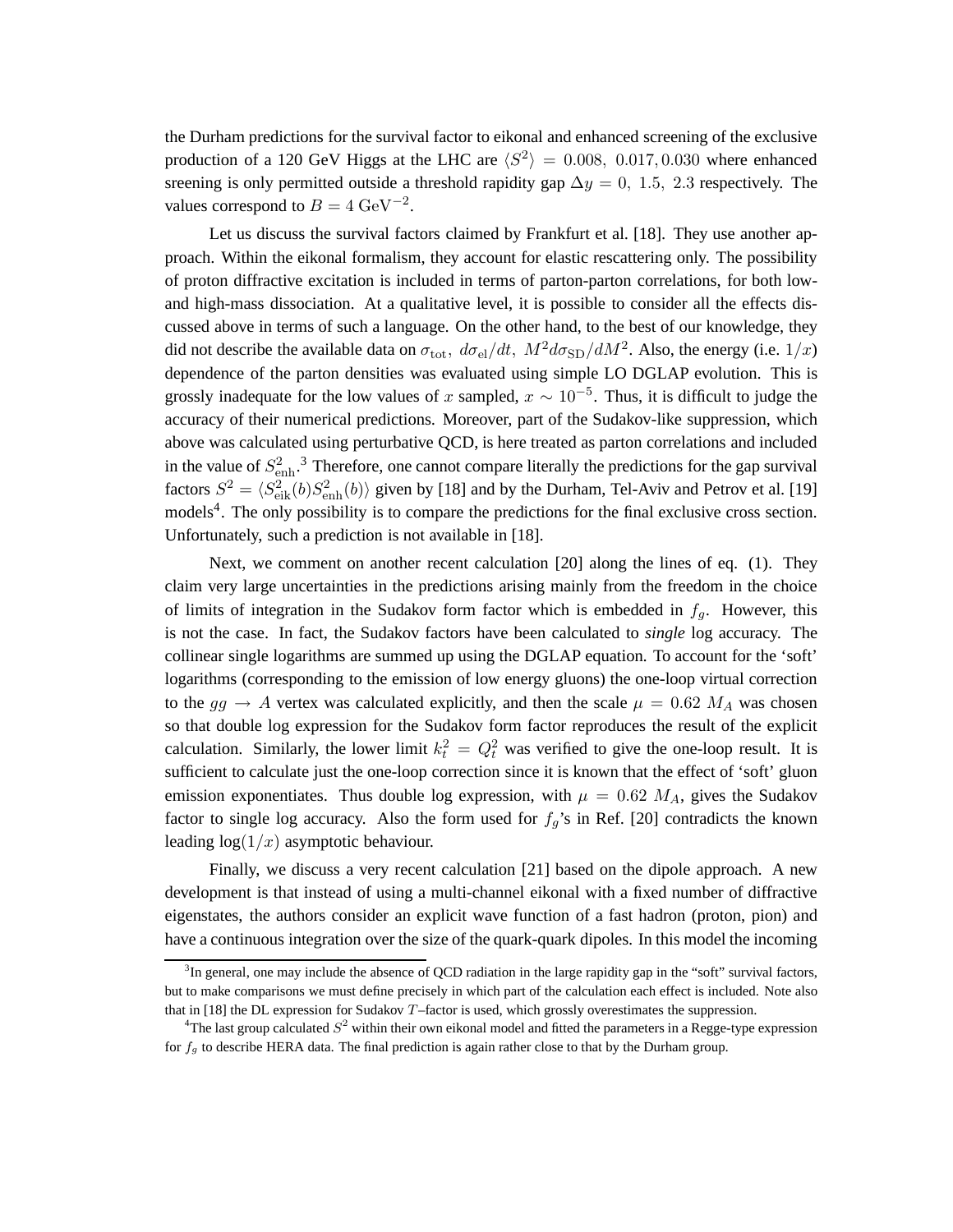hadron wave function is approximated by a simple Gaussian. The parameters are fitted so as to describe the data on  $\sigma_{\text{tot}}$ ,  $\sigma_{\text{el}}$  and  $F_2$  at low x. A shortcoming is that high-mass dissociation is calculated separately. Its contribution is not included in the proton dipole opacity  $\Omega(r, b)$ , for which a simplified asymptotic solution of the BFKL equation was used. Moreover, to calculate the gap survival probability,  $S^2(b)$ , the b dependence is considered, but the dependence of the "hard subprocess" cross section on the dipole size was not accounted for. That is, again, the correlation between the saturation momentum  $Q_s$  and b is lost. Nevertheless, the model confirms the observation that the energy dependence of  $S^2$  is not too steep;  $S^2$  at the LHC for central exclusive production is only reduced by a factor of about 2.5 to that at the Tevatron. Thus, Tevatron data serve as a reliable probe of the theoretical model predictions of these production rates.

In summary, we have briefly discussed various recent calculations of the exclusive process  $pp \rightarrow p + A + p$  at high energy. The value of the cross section when  $A = (H \rightarrow b\bar{b})$  is important for the feasibility of using tagged protons to study the Higgs sector via this process at the LHC. We have paid special attention to the survival factors of the large rapidity gaps. We see no reason to doubt the claimed value, or accuracy, of the existing predictions of the Durham model. Recall that these predictions have been checked in many places by comparing with the available experimental data on exclusive  $\gamma\gamma$  and high  $E_T$  dijet production at the Tevatron and on exclusive diffractive  $J/\psi$  production at HERA (see [22, 23] for more details). Since all the factors, which enter the calculations, depend rather weakly (logarithmically) on the initial energy, there is no reason to expect that the model, which describes the data at the Tevatron energy, will be too far from reality at the LHC.

## **References**

- [1] V. A. Khoze, A. D. Martin and M. G. Ryskin, Eur. Phys. J. C **23**, 311 (2002).
- [2] A. De Roeck, V. A. Khoze, A. D. Martin, R. Orava and M. G. Ryskin, Eur. Phys. J. C **25**, 391 (2002).
- [3] V. A. Khoze, A. D. Martin and M. G. Ryskin, arXiv:0705.2314 [hep-ph].
- [4] M.L. Good and W.D. Walker, Phys. Rev. **120** (1960) 1857.
- [5] V.N. Gribov, Sov. Phys. JETP **26** (1968) 414.
- [6] E. Gotsman, E. Levin, U. Maor and J. S. Miller, arXiv:0805.2799 [hep-ph].
- [7] M. G. Ryskin, A. D. Martin and V. A. Khoze, Eur. Phys. J. C **54**, 199 (2008)
- [8] A. H. Mueller and B. Patel, Nucl. Phys. **B425**, 471 (1994); A. H. Mueller and G. P. Salam, Nucl. Phys. **B475**, 293 (1996); G. P. Salam, Nucl. Phys. **B461**, 512 (1996); E. Iancu and A. H. Mueller, Nucl. Phys. **A730** (2004) 460, 494.